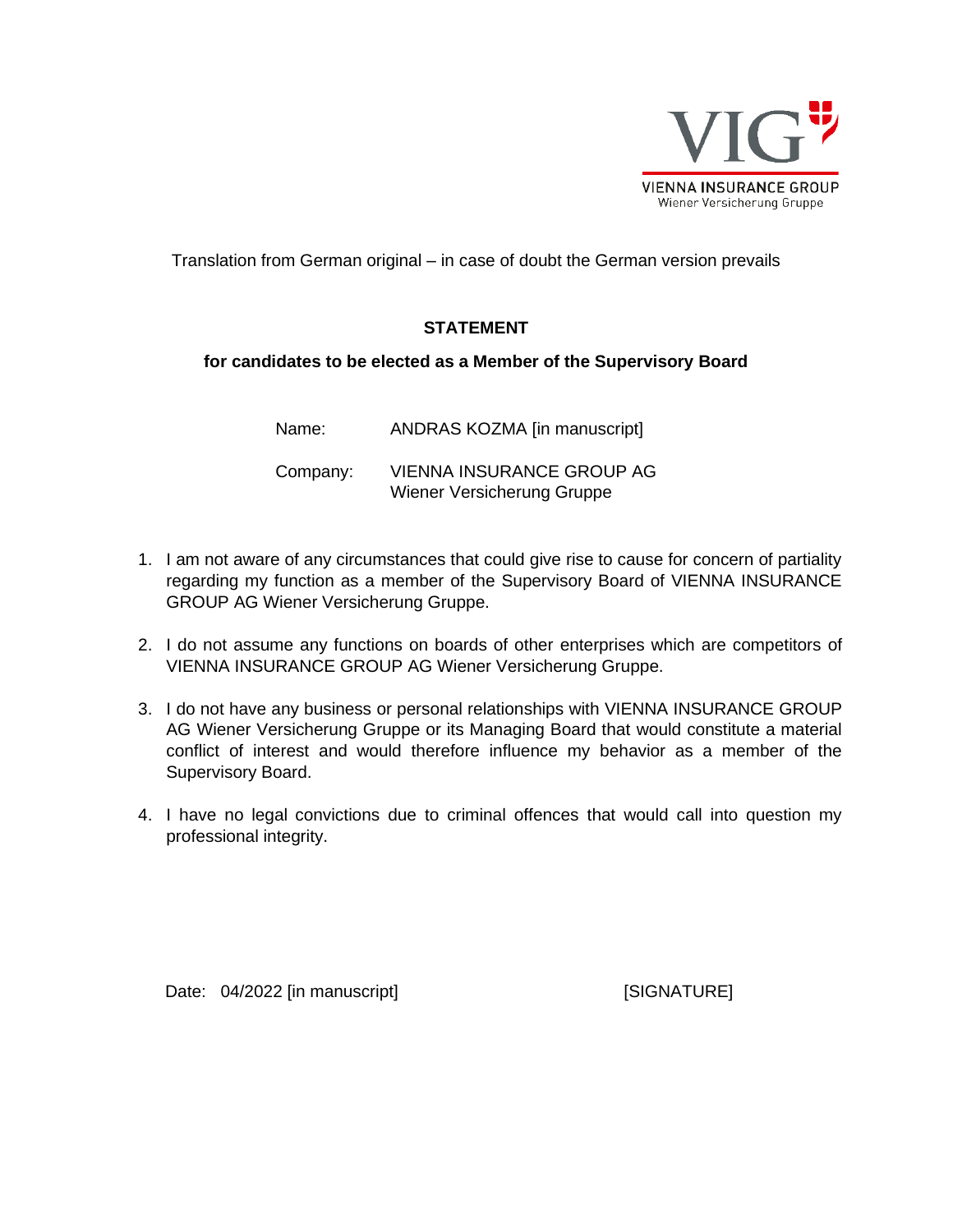### **Resume**

#### **Personal data:**

 Name: **András Kozma** Age: 53 years old Marital status: Married with two children [e-mail: kozma.andras@creditmanagement.hu](mailto:e-mail:%20%20%20%20%20%20%20%20%20%20%20%20%20%20kozma.andras@creditmanagement.hu)



After completing business studies in Budapest and Vienna, I have gained relevant experience in international finance over the last almost 30 years. I have served in different functions and roles for banks, insurance companies and financial consultancies mostly in German speaking countries. I have been in various senior management positions from sales to risk management, as well as credit underwriting and reinsurance. I have been active in the German-speaking business community (German-Hungarian Chamber of Industry and Commerce) and in various professional organizations (e.g., Credit Management Association, Hungary) for several decades. I have been successfully running my own consulting business since 2015.

#### **Professional Experience**

- 2015 present **Owner and Manager of Various Private Companies inthe Financial Consulting Sector**
- 2007 2015 **COMMERZBANK, HUNGARY Chairman of the Managing Board**
- 2001 2007 **EULERHERMES HITELBIZTOSÍTÓ, HUNGARY (currently ALLIANZ TRADE) Member of the Managing Board**

**EULERHERMES KFT Managing Director**

- 1998 2001 **HYPOVEREINSBANK, HUNGARY (later HVB BANK, currently UNICREDIT BANK) Head of Financing Department**
- 1996 –1998 **HERMES HITELBIZTOSÍTÓ, HUNGARY (later EULERHERMES HITELBIZTOSÍTÓ, currently ALLIANZ TRADE HERMES CONSULT KFT (later EULERHERMES KFT) Employee, Risk Management Department**